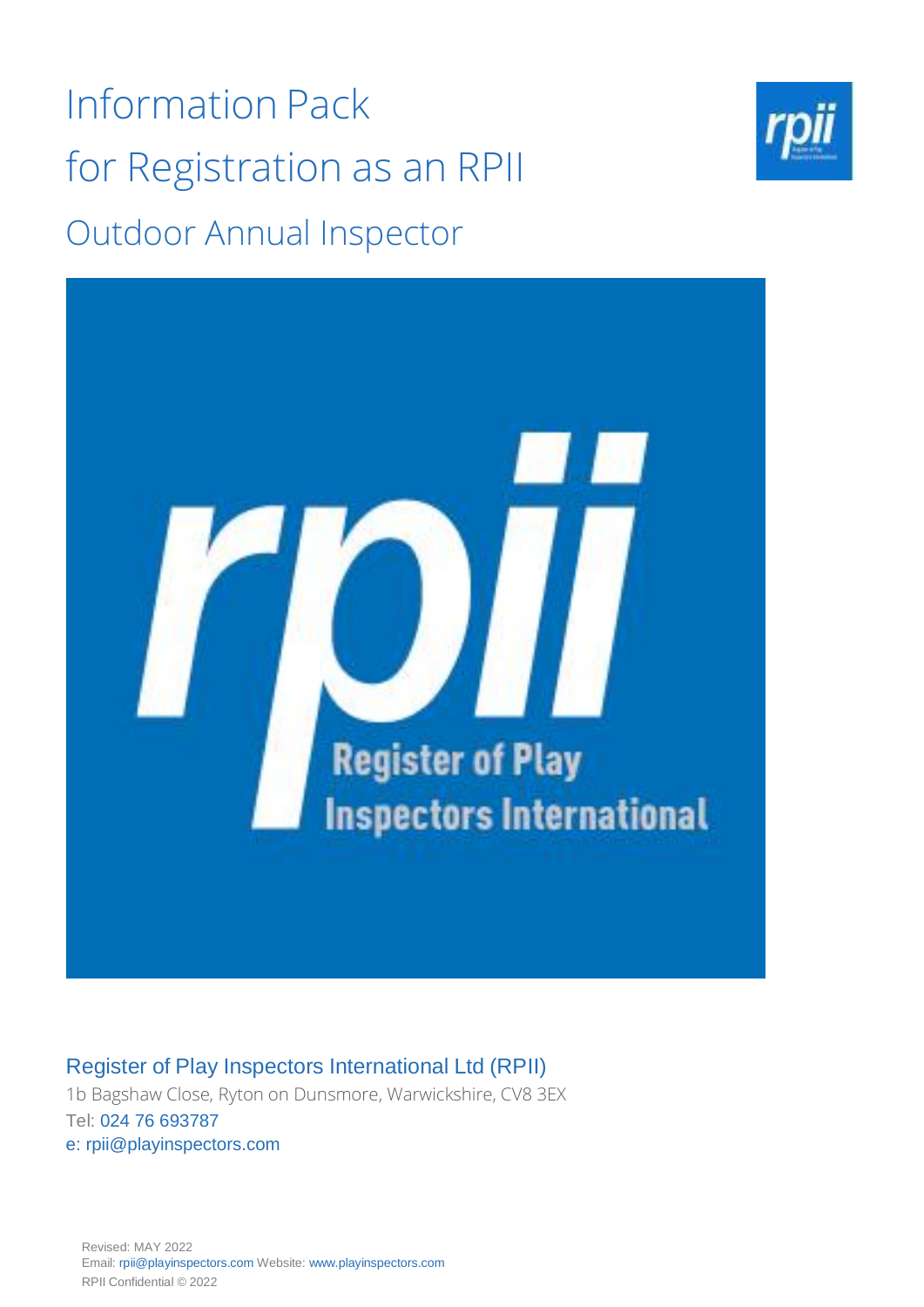

Outdoor Annual Inspector

### Contents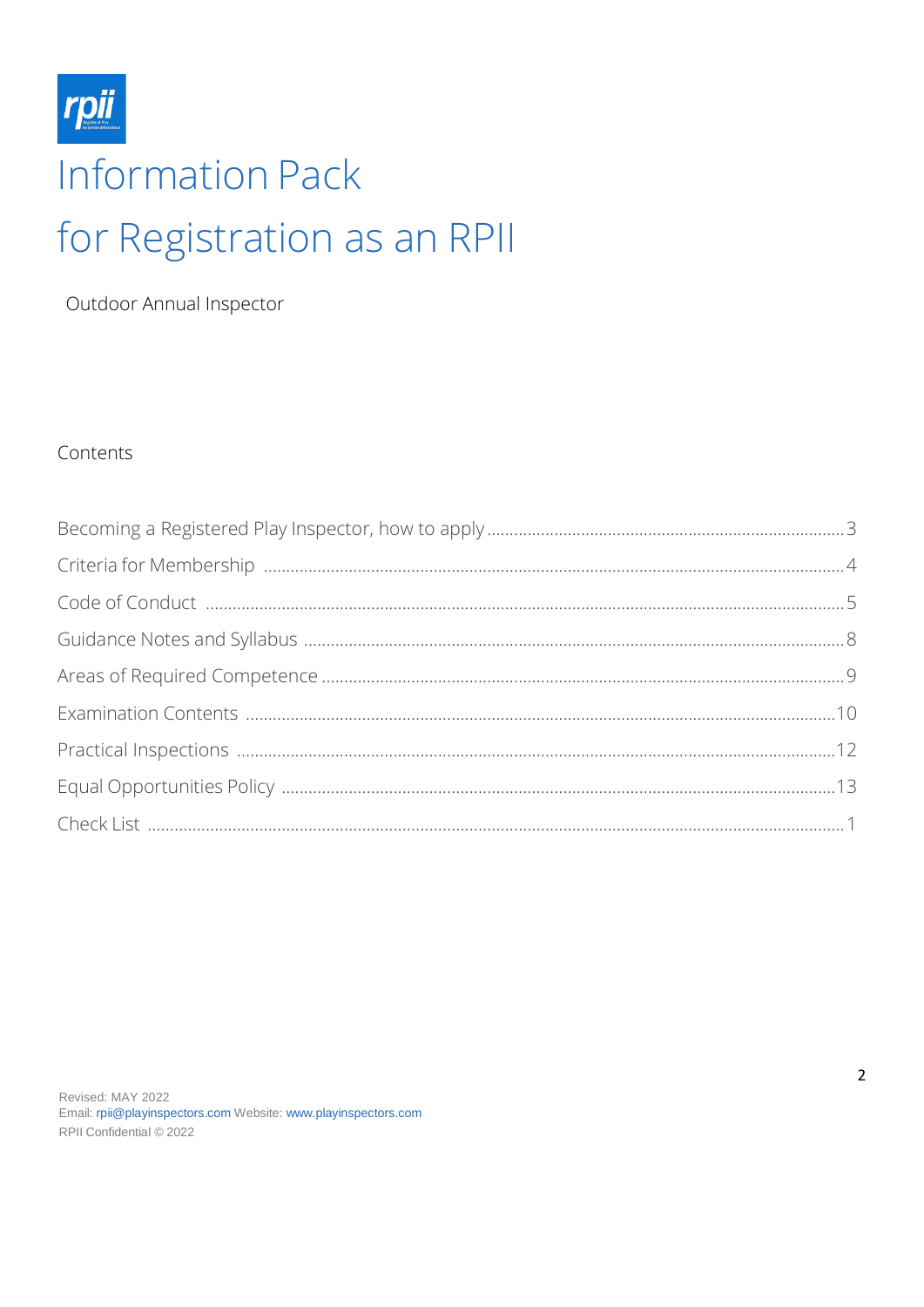# <span id="page-2-0"></span>Steps to becoming a Registered Play Inspector

Outdoor Annual Inspector

## Am I eligible?

To be eligible you will already have a good working knowledge of playground inspections. You will probably already have carried out regular Operational inspections and may have worked alongside an RPII Annual Inspector to gain some experience.

You will have a good working knowledge of all current applicable standards and some working knowledge of previous standards. You will also have an understanding of how children use playgrounds and legal requirements for owner or operators of play facilities.

## How do I apply?

Application should be sent to RPII at the address below, together with:

- a signed copy of the enclosed Membership and Examination Application Form
- one passport size photograph (or electronic version)
- completed code of conduct declaration
- the fee due

The written examination has an allocated time of three hours and consists of a series of questions; some requiring a more detailed response.

Practical Exam: You will be able to access reference material should you need to do so. However, a number of play facilities will be inspected with a broad range of equipment and must be completed within a reasonable time.

At the end of the assessment your written notes will be photocopied and returned to you before you leave. You will then be required to submit your Inspection Reports within 2 weeks. Your reports will be compared with the notes made on site.

On satisfactory completion of the examination, payment of subscription, proof of Enhanced DBS (Disclosure and Barring Service) compliance, proof of insurance and signing of the RPII Code of Conduct your name will be entered onto the Register and your certificate, RPII Seal(s) and ID Badge provided.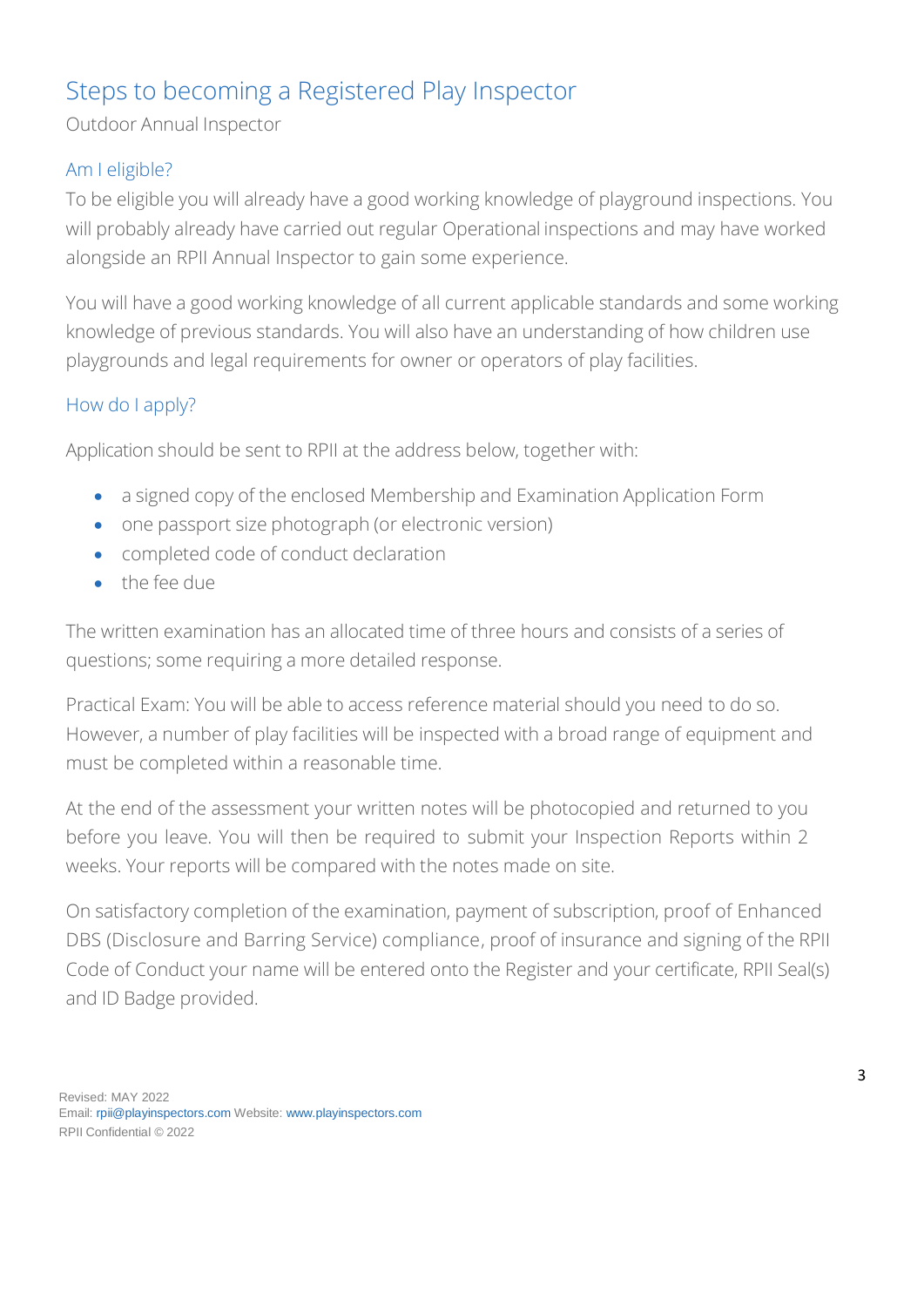## <span id="page-3-0"></span>Criteria for Membership

Membership of the Register shall be open to any person meeting the requirements of membership to the satisfaction of the Board of Directors.

### Membership Requirements

- Provision of a satisfactory declaration of suitability for work with children (DBS).
- Public Liability Insurance £5,000,000 minimum
- Professional Indemnity Insurance

Note: if the inspector is engaged by an organisation in either a directly employed of selfemployed capacity, the insurance held by the organisation will be accepted as proof.

Acceptance of membership shall be for a period of 12 months and continued membership will be on condition of attending a number of nominated CPD events throughout the year.

### HSE statement

"HSE welcomes the initiative by the Register of Play Inspectors International Ltd to maintain a register of *playground inspectors. The scheme allows inspectors to demonstrate their competence to carry out post installation, annual or regular visual inspections as appropriate. The use of registered inspectors will help local authorities and other playground providers to comply with their duties under section 3 of the Health and Safety at Work etc. Act 1974. The Register is an important step forward to achieving higher standards of playground safety through industry self-regulation".*

H.M Inspector of Health and Safety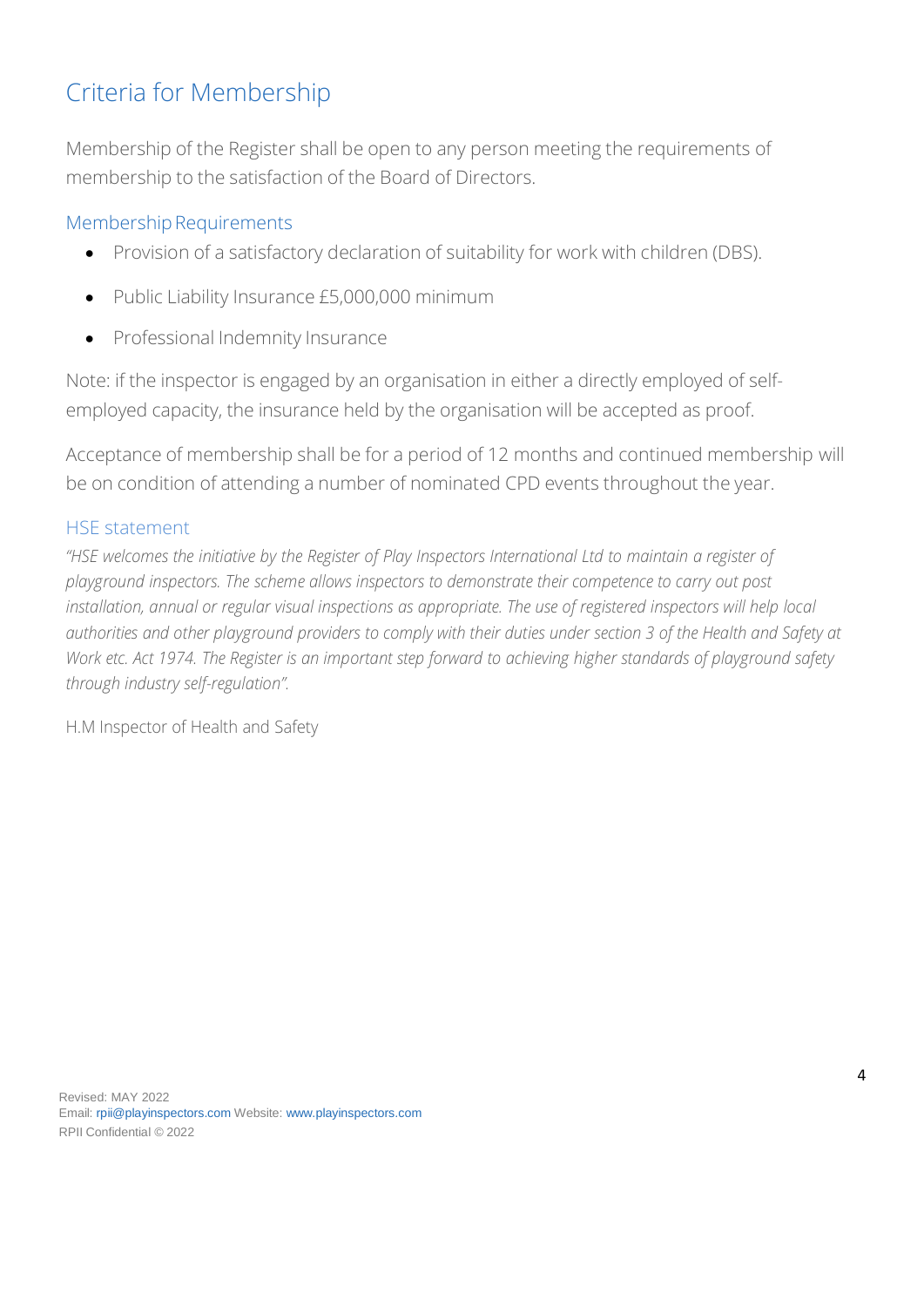# **Code of Conduct**

### <span id="page-4-0"></span>**1. Introduction**

The Register of Play Inspectors International (RPII) aims to promote the highest standards of professional practice, responsibility and ethics within the play inspection and associated professions. All members of the RPII are required to endorse and affirm the Code of Conduct and uphold the standards prescribed in this document.

### **2. Code of Conduct**

At all times members and registrants shall uphold the good standing and reputation of the RPII and infulfilling their daily responsibilities shall:

- comply with all statutory and other legal requirements of the country in which theywork
- not misuse their authority or office for personal or other gain
- ensure that the health and safety of children using the play facility is the primary purpose for any inspection.

### **Members shall observe the following standards:**

### General Conduct

**Members and registrants** shall always conduct themselves in such ways as are appropriate for gaining the respect of the general public, their clients, their employers and members of their own and other organisations with whom they come into contact.

### Reputation of the RPII

**Members and registrants** shall uphold the reputation of the RPII and refrain from acting in any way likely to bring the RPII into disrepute. All members and registrants shall actively promote the interests and reputation of the RPII.

### Application of Skills

**Members and registrants** shall use their professional skills with integrity. They shall carry out all inspections and duties to the best of their ability and not undertake work for which they are not competent.Members and registrants are only qualified to undertake the inspection types not exceeding their qualification level. Specifically:

- Outdoor Routine inspectors may only undertake routine visual inspections on outdoor playgrounds,
- Schools & Nursery inspectors may only undertake routine visual and operational inspections on school and nursery playgrounds,
- Outdoor Operational inspectors may only undertake routine visual and operational inspectionson outdoor playgrounds,
- Outdoor Annual inspectors may only undertake inspections on outdoor playgrounds, including routine visual, operational, annual main and post-installation inspections,
- Indoor Annual inspectors may only undertake inspections on fully enclosed playgrounds,
- Inflatable Annual inspectors may only undertake inspections on inflatable play equipment and
- Inflatable Operator / Attendants may only perform tasks prescribed in their General Instructions and Operating Manual.

**Members and registrants** shall ensure that they have at all times copies of the current standards and manuals applicable to the work or inspections they are undertaking and shall further ensure they have the appropriate equipment (e.g., probes, anchor-puller, weights) to carry out a competent inspection.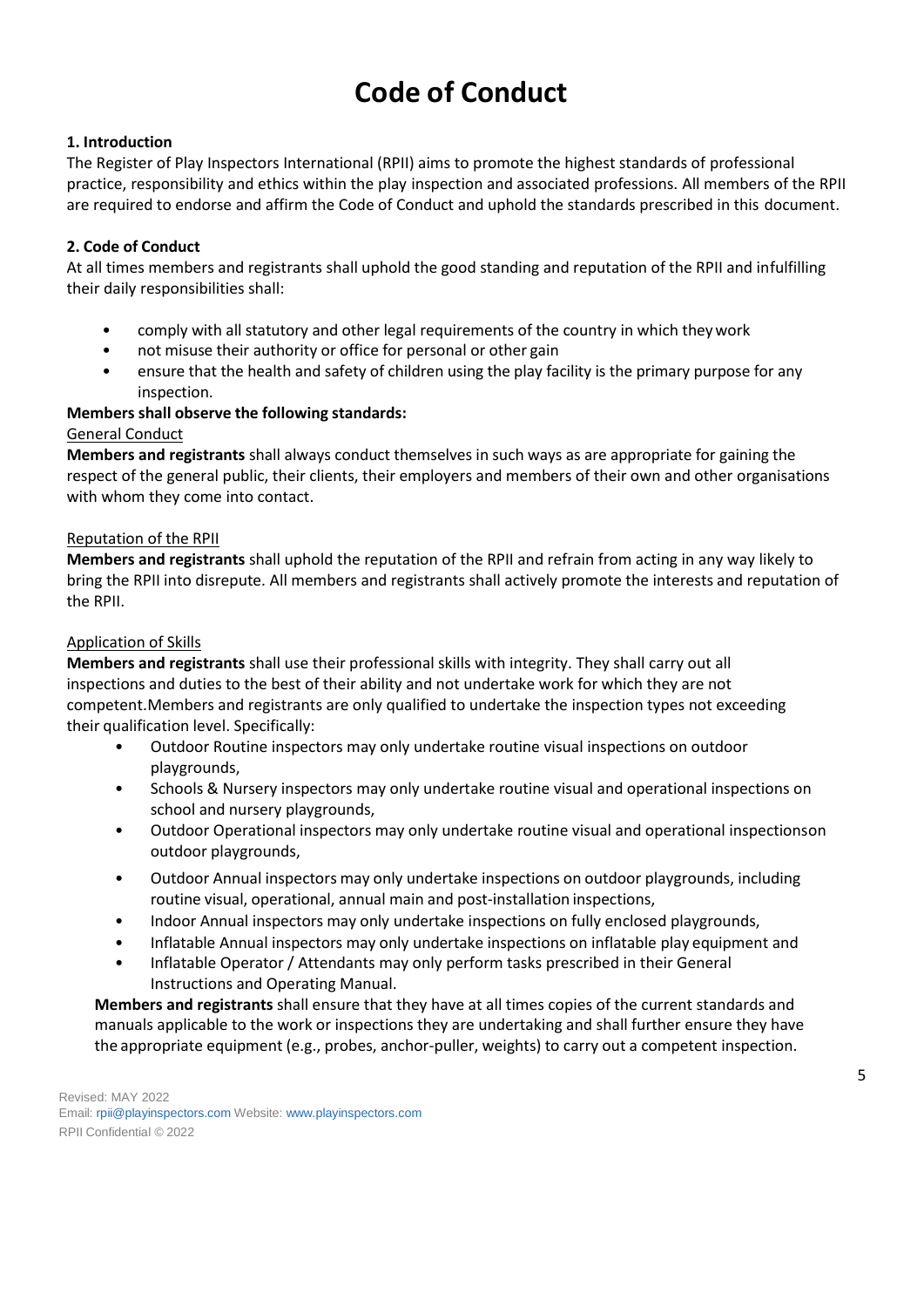### Confidentiality

**Members and registrants** shall treat all information shared with their client or employer as confidential unless

- this should compromise the primary purpose of the inspection which is to ensure the health and safety of children using the play facility; or
- where the public interest is paramount; or
- permission has been given to divulge by those with the appropriate authority to give such permission.

### Declaration of Interests

**Members and registrants** shall declare to their client or employer any personal interest that may impinge on, or be deemed by others to impinge on, their impartiality in performing their duties.

### Inducements to Influence Proper Professional Judgment

**Members and registrants** shall neither offer nor accept any gift, favour or hospitality that is intended as,or which may be deemed by others to have the effect of, bribery and corruption.

### Remuneration

**Members and registrants** shall only accept fees or remuneration in connection with services rendered to their client or employer.

### Transparency of the Inspection Process

The inspection and advice provided shall be independent of any commercial, financial, or other pressures and reflect the interests of the commissioning agency and the users of the play facility.

 Where the Inspector is employed by a commercial company it shall be clear that the Inspector is independent from sales, spare parts and maintenance services.

**Members and registrants** or their company/organisation shall not allow commissioned inspections to be undertaken by other parties (e.g., employees or business partners) who are not accredited as competent to inspect at that level by the RPII.

### Prejudicing the Interests of Others

**Members and registrants** shall not maliciously or recklessly damage or attempt to damage the reputation or prospects of others.

### **Responsibility**

**Members and registrants** shall accept responsibility for all work undertaken by them or under their supervision or direction and shall take all reasonable steps to ensure that those working under theirsupervision or direction are competent to carry out the tasks assigned to them.

### Equal Opportunities

**Members and registrants** shall have regard for equality of opportunity for all in carrying out their professional duties and shall not discriminate directly or indirectly on the grounds of sex, marital status, sexual orientation, age, race, ethnic or national origin, religion or disability.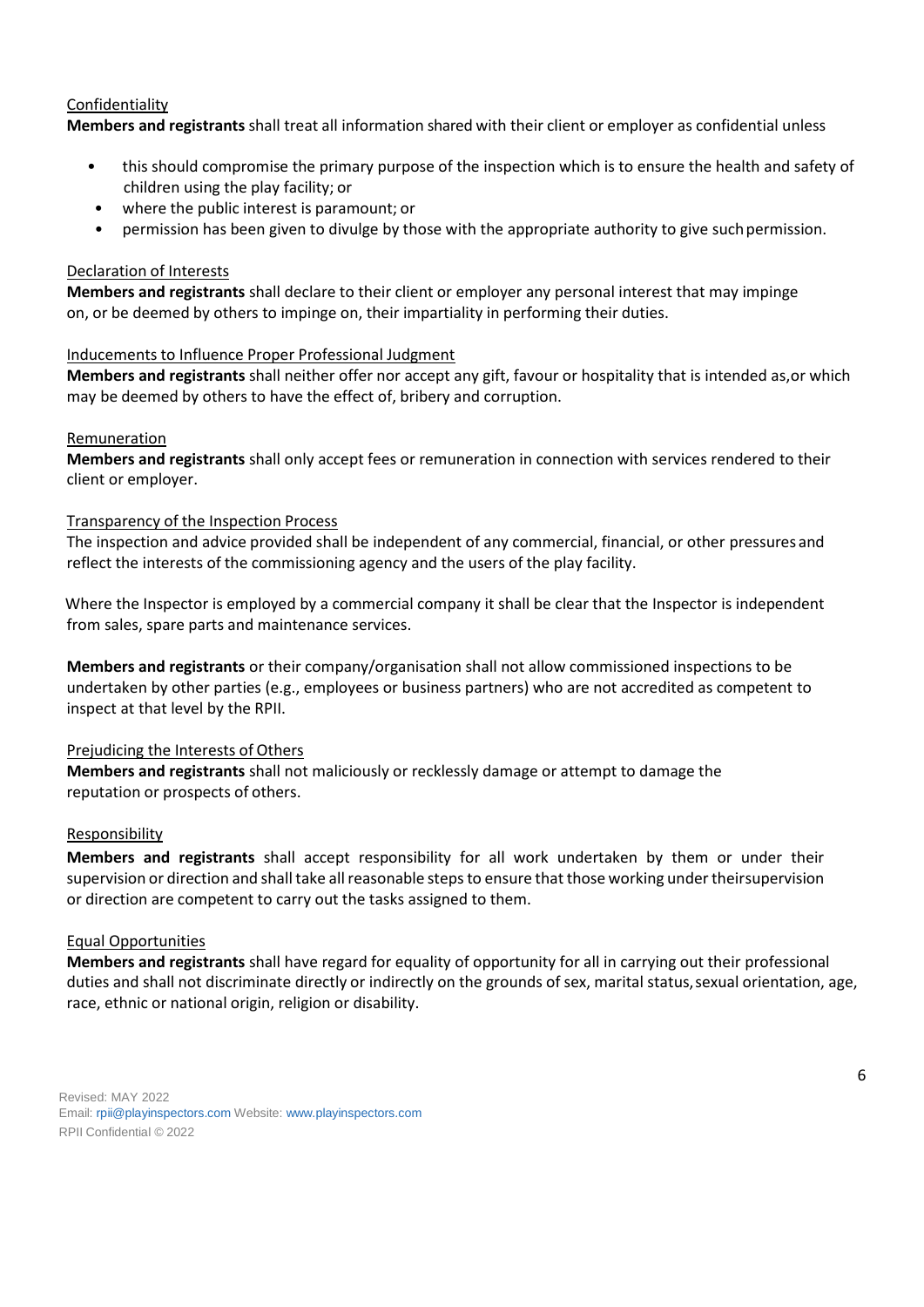### Health and Safety

**Members and registrants** shall ensure that they give full consideration to health and safety in carrying out their professional duties and avoid any action that may endanger the health and safety of any person.

### Environment

**Members and registrants** shall take all reasonable steps to avoid waste of natural resources and damage to the environment.

### Continuing Professional Development

**Members and registrants** shall take all reasonable steps to maintain and develop their professional competence. Members shall ensure that they maintain up to date awareness of developments in the field of play safety and ensure that they have systems for maintaining and demonstrating professionalcompetence.

### **Training**

**Members and registrants** shall encourage those under their supervision or direction to improve their performance in the tasks assigned to them and to develop their potential by undergoing suitable training/examination.

**Members and registrants** or their company/organisation shall not allow commissioned inspections to be undertaken by other parties (e.g., employees or business partners) who are not accredited as competent to inspect at that level by the RPII unless they are accompanied and under the direct supervision of an inspector with the appropriate level of qualification at all times.

### Insurance

**Members and registrants** shall ensure that they are covered by appropriate levels of Professional Indemnity and Public Liability Insurance as advised by the Board of the RPII.

### **3. Breaches of the Code of Conduct**

Any complaint against a member or registrant which constitutes an alleged breach of the Code of Conduct must be reported to the Chair of the Board of RPII. There will then be an investigation to determine if there is a prima facie case to answer. If there is a prima facie case the complaint will beconsidered by a Disciplinary Committee, in accordance with the RPII's Disciplinary Procedure. The respondent will have a right of appeal to an Appeal Committee.

Register of Play Inspectors International Ltd (RPII) 1b Bagshaw Close, Ryton on Dunsmore, Warwickshire,CV8 3EX Tel: 024 76 693787 e: [rpii@playinspectors.com](mailto:rpii@playinspectors.com) w: [www.playinspectors.com](http://www.playinspectors.com/)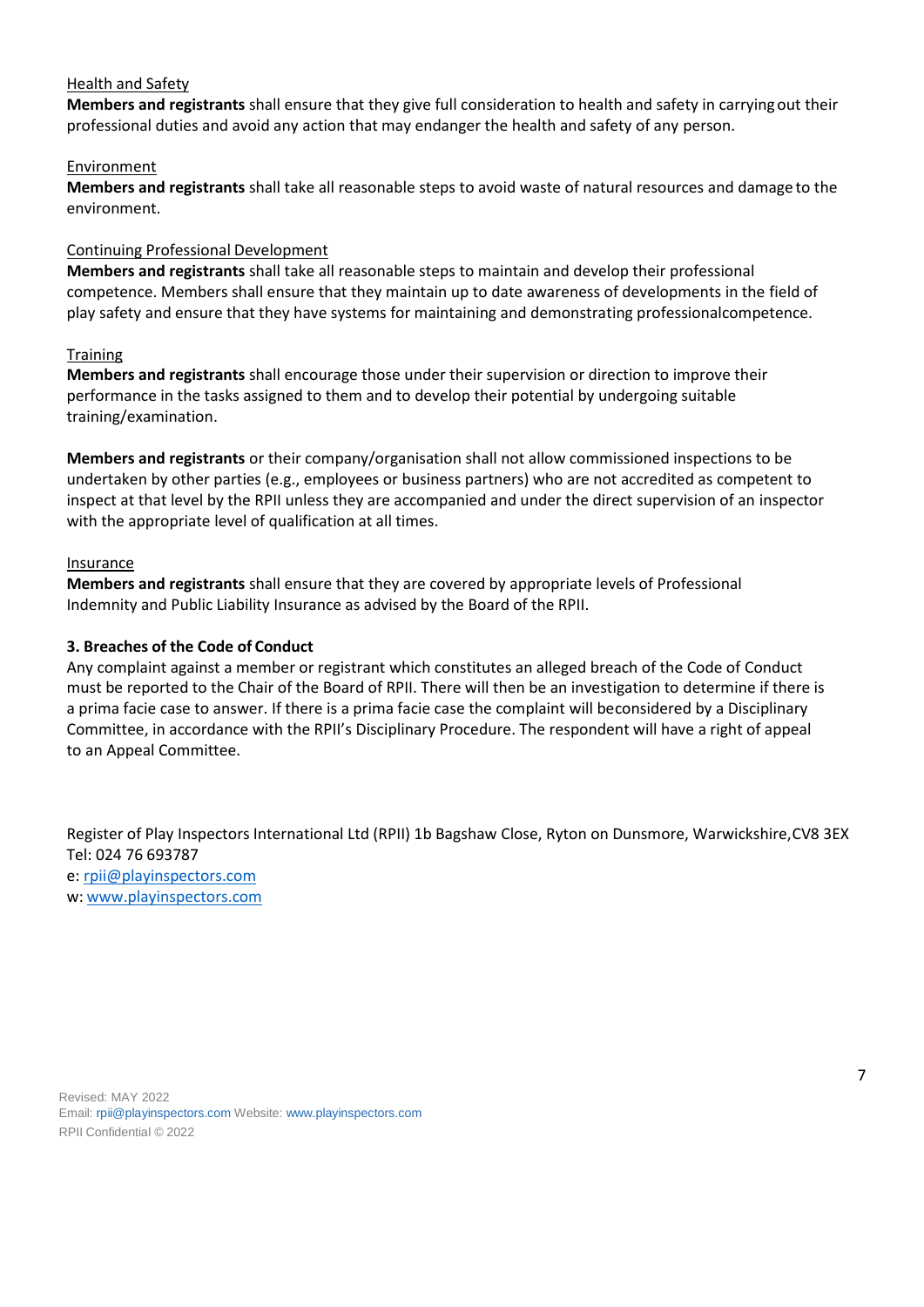## Guidance Notes and Syllabus

## Introduction

The RPII is the only recognised organisation that provides examinations either for existing children's playground inspectors or for those who may aspire to the role. This scheme enables Annual Inspectors, who are on the Register, to demonstrate their competency to carry out the tasks required.

The organisations involved comprise of the Association of Play Industries (API) and the Royal Society for the Prevention of Accidents (RoSPA).

Details of the Scheme, its rationale, methodology and syllabus are as follows:

## Aims

To accredit and certify individual playground inspectors who have shown the required level of knowledge and demonstrated competence to the required standard.

To provide a Register of those playground inspectors who reach the required standard and meet the terms and conditions of registration

To market the Register and make it widely available to organisations and individuals who may require the services of such inspectors.

## Examination

An approved examiner will carry out the examination.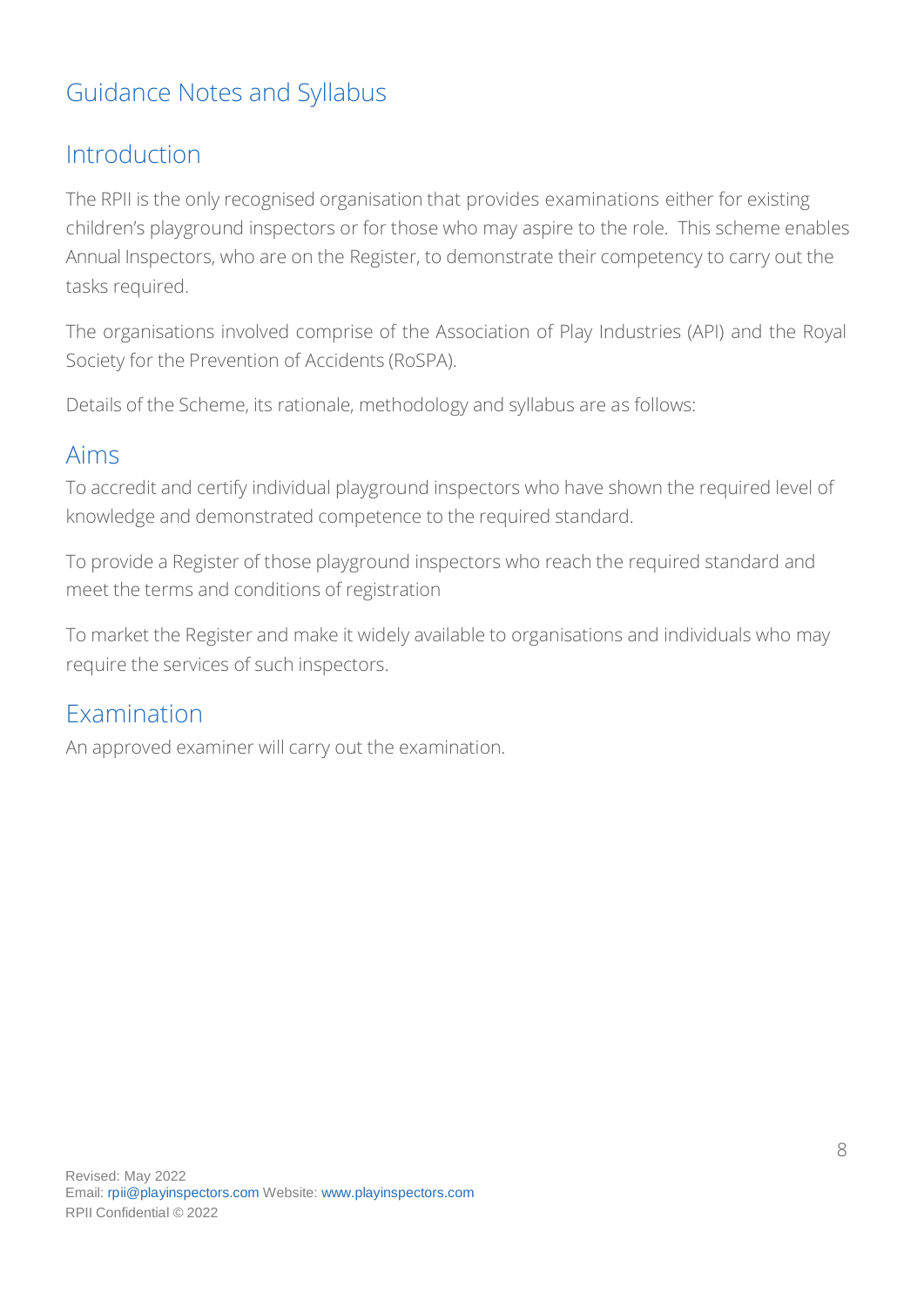## Areas of Required Competence

An Inspector will be required to demonstrate his/her competence within the following areas. The areas of knowledge required will be based upon the following.

H = High level of knowledge;  $M$  = Medium level of knowledge;  $L$  = Low level of knowledge

- H BS EN 1176, BS EN 15312 and BS EN14974, BS EN 16630, BS EN 16899.
- H Hazard based 'risk assessment' principles and procedures
- H Knowledge of faults, problems within playground equipment and surfaces
- H Inspection and record keeping, principles and methodologies
- H Legislation relating to children's playground provision
- H Impact Attenuating Surfaces
- H The appropriateness of other surfaces found within play facilities
- H Knowledge of faults, problems within ancillary equipment found in and around play facilities
- H Playground design and layout
- M Knowledge of equipment production processes, protective finishes and treatments
- M Principles and techniques involved in the maintenance and repair of play equipment and surfacing
- M Knowledge of type, style, frequency and varying severity of playground accidents
- M Manufactured equipment ranges previously and currently installed within the UK
- M Philosophy and principles behind a child's play needs
- <span id="page-8-0"></span>L BS EN 1177 Methods of test for Impact Attenuating Surfaces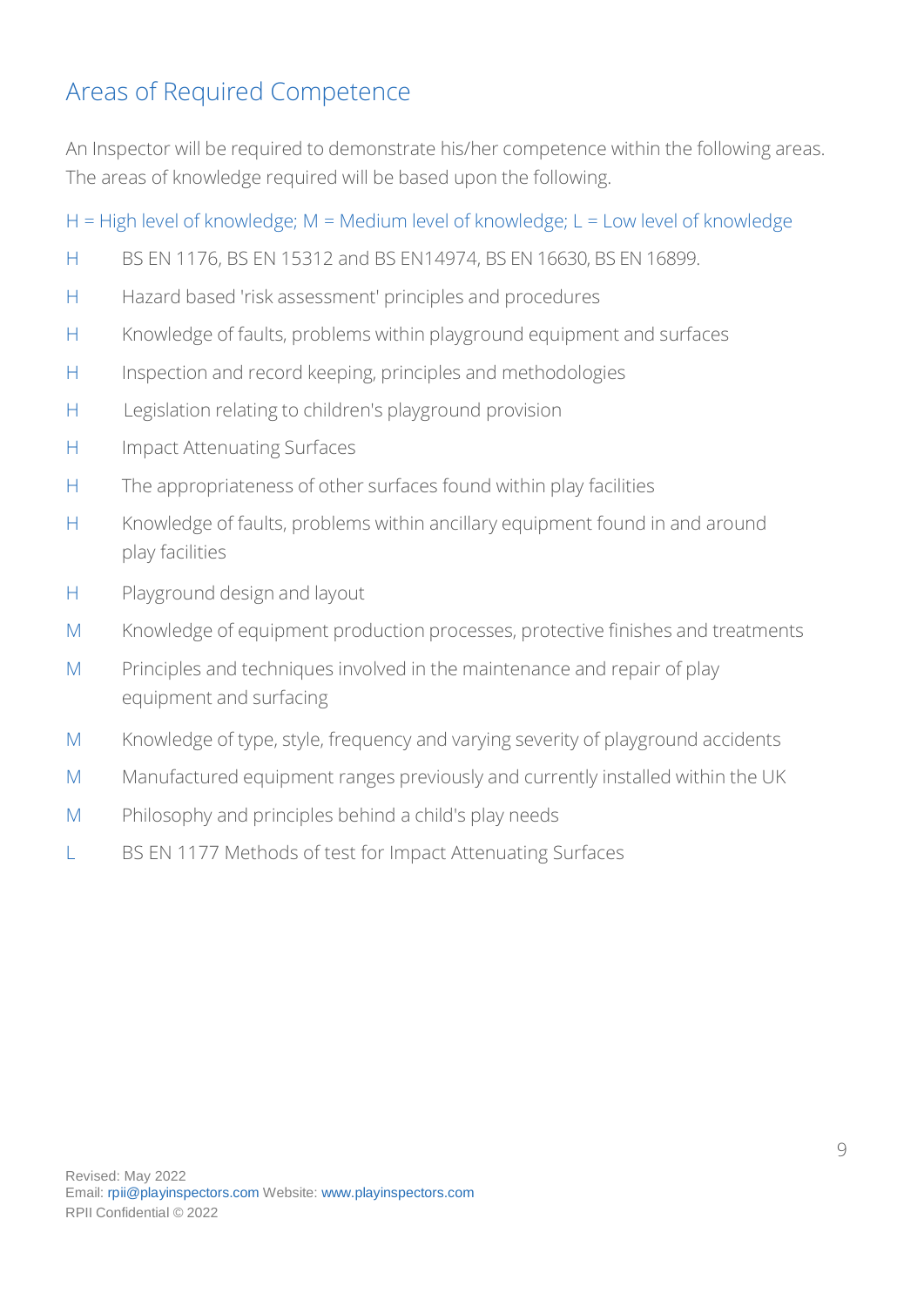# Examination Contents

## BS EN 1176, BS EN14974, BS EN 15312, BS EN 16630 and BS EN 16899.

Candidates must demonstrate the ability to reference the standards and show adequate knowledge and understanding of the standards. This will include, but not exclusively, the major measurements., test methods for entrapment and the use of templates, probes, materials, protection against falling, means of access, free space, falling space and zoning, ropes and chains, etc. It will also include dangerous substances, flammability, foundations. Other subject areas are: additional requirements and test methods for swings, slides, runways, carousels and rocking equipment, wheeled sports, free access MUGA's installations, different types of inspection and schedules, reports and documentation, safety requirements and test methods for Impact Absorbing Surfaces

## Hazard based 'risk assessment' and procedures

Candidates must be able to demonstrate understanding of the methodology of Risk Assessment

## Knowledge of faults, problems with playground equipment and surfaces

Candidates must be able to demonstrate understanding of the requirements of section 1.and demonstrate they have theoretical knowledge and practical ability to identify faults and problems to the required standard.

## Inspection and Record Keeping, principles and methodologies.

Once again candidates must be able to demonstrate understanding of and build upon the requirements of section 1 and demonstrate an understanding of the needs for, and requirements of, inspection and record keeping.

## Legislation relating to children's playground provision

Candidates will must be able to demonstrate a working knowledge of current legislation relating to Children's Play Provision

## Demonstrate the principles of Impact Absorbing Surfaces.

Candidates will be expected to demonstrate an understanding of the principles of IAS from and express the advantages and disadvantages of each type.

## Faults and problems with ancillary equipment found in and around playgrounds

Candidates will once again demonstrate a knowledge and understanding of faults and problems found with equipment including, for example, fences, gates, etc.

## Knowledge of play spaces equipment production processes, protective finishes and treatments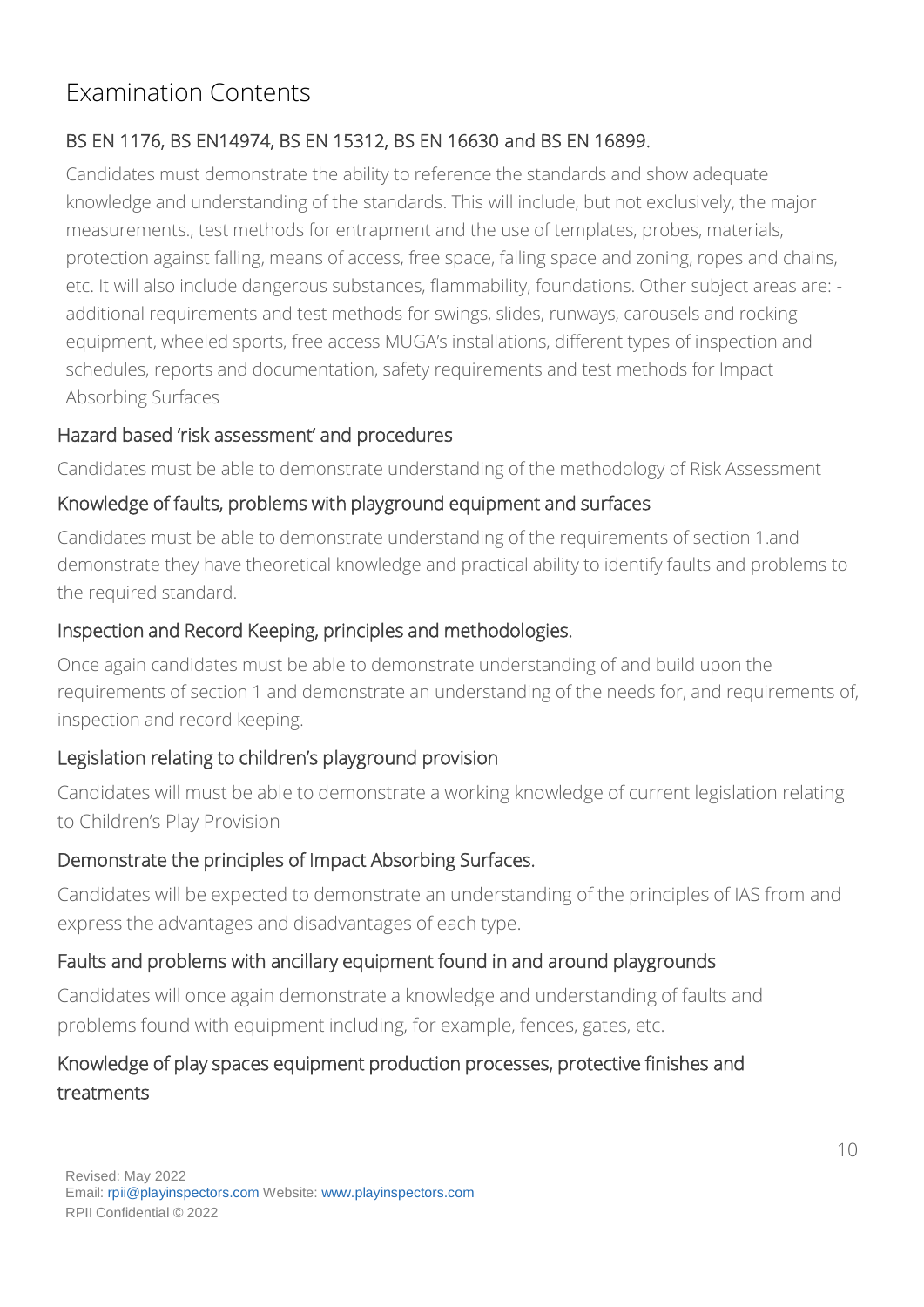Candidates will able to demonstrate an understanding of the major production and treatment processes

## Playground design and layout

Candidates should demonstrate a thorough understanding of the design and layout principles of play spaces.

## Maintenance and repair of play space equipment and surfacing

Candidates should be able to demonstrate reasonable knowledge of how to correct major and routine faults.

## Equipment, past and present

Candidates should be able to demonstrate a good knowledge of the various ranges and manufacturers of equipment commonly in use.

## Playground accidents

Candidates should be able to demonstrate knowledge of the different types, severity and frequency of accidents within the play space environment.

## Relationships with the public and self-management - Personal Safety

Candidates should be able to demonstrate a knowledge of how to deal with and ensure their personal safety.

## Common poisonous plants

Candidates must be able to demonstrate a reasonable knowledge of the types of plants normally excluded from play spaces.

## Philosophy and principles of children's play needs

<span id="page-10-0"></span>Candidates must demonstrate a clear understanding of the general principles underpinning the philosophy of children's play and the development needs of children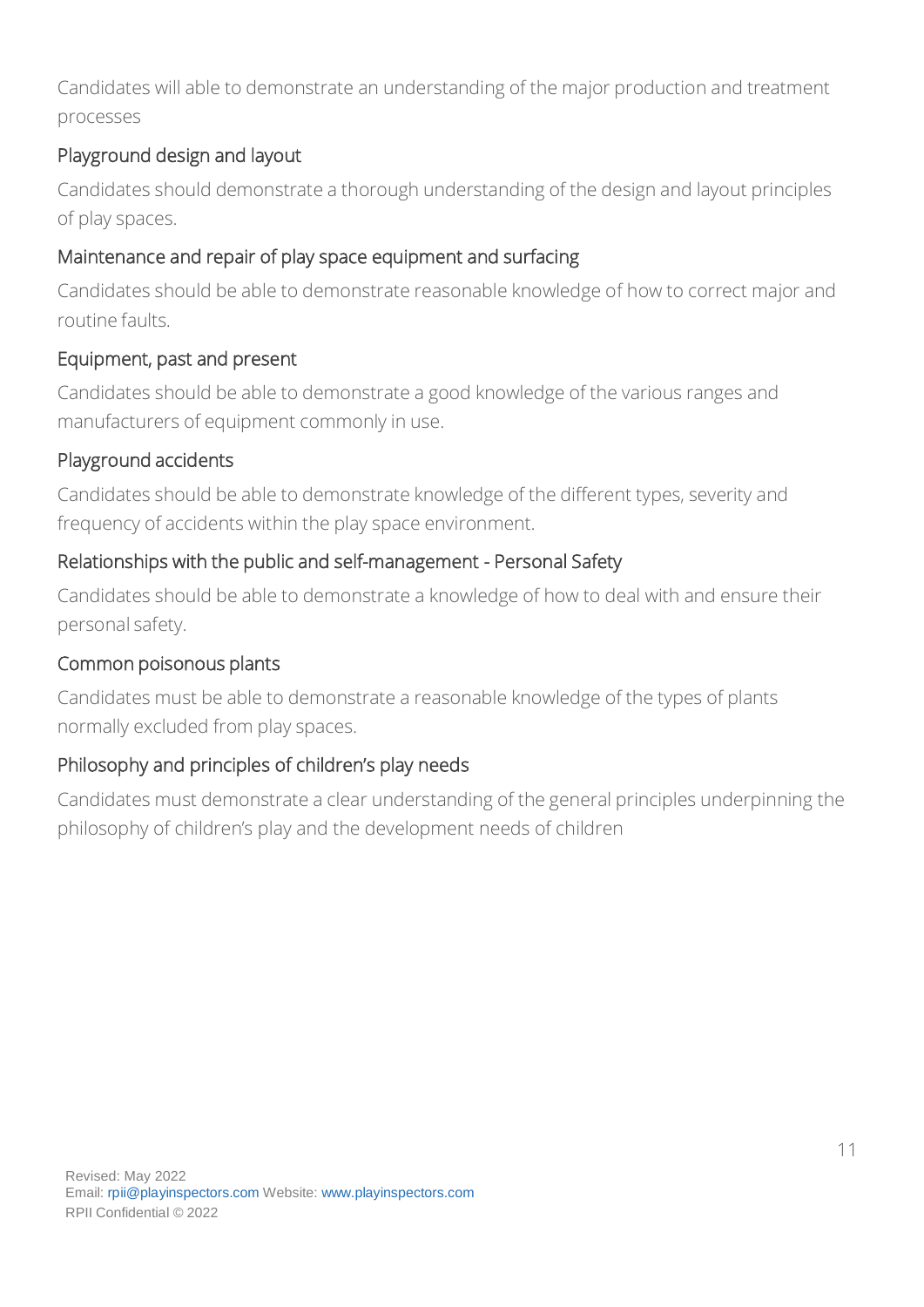## Practical Inspections

The on-site inspections will be undertaken and may include the following items

Ancillary items

• Access, Fencing, Gates, Seats, Litterbins and Signage

Equipment types

- Playgrounds
- Skate Parks
- Outdoor Fitness
- Free Access Multi Sports
- Parkour

Surfacing

- Impact Absorbing Surfaces of varying types
- General Surfacing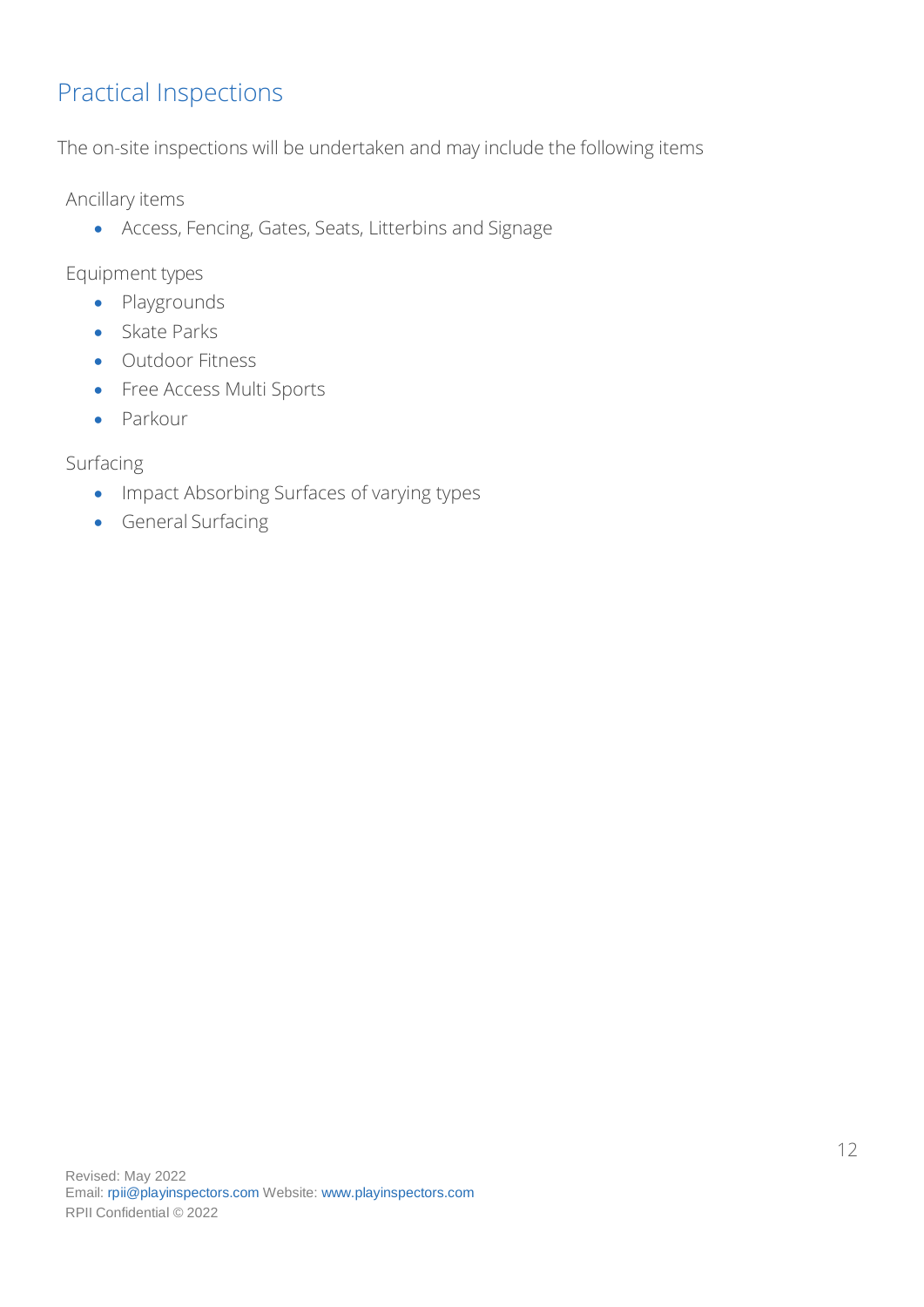# <span id="page-12-0"></span>Equal Opportunities Policy

The Register of Playground Inspectors International (RPII) firmly supports the principle of equal opportunities throughout its range of training services and opposes all forms of unlawful or unfair discrimination on the grounds of race, ethnic or national origin, gender, marital status, sexual orientation, disability, class, age, religion or membership of a trade union.

## RPII:

- Seeks to comply fully with the requirements of the Equalities Act 2010 will take note of the various codes of practice dealing with the elimination of discrimination and the promotion of equal opportunities. RPII has a positive commitment to equal opportunities beyond legislation and will seek to ensure that all its training services are available equally to all without discrimination.
- Holds the principle of equal opportunities as central to its strategic development and to its planning and implementation strategies.
- Recognises that equality is a key aspect of quality assurance and should be addressed as part of the company's standard quality assurance procedures.
- Recognises that individuals are disadvantaged in society by sexist, racist and other stereotypical expectations.
- Seeks to counteract this stereotyping and will offer positive images where possible. All staff will be encouraged to become aware of direct and indirect discrimination in their dealings with Candidates and in action planning and delivery.
- Seeks to ensure that Candidates are placed on programmes which are appropriate to their needs so as to encourage them to meet their full potential and to ensure that all programmes are free from artificial barriers which restrict access and progression. As part of this commitment, RPII will seek to ensure that appropriate support is available to all Candidates.